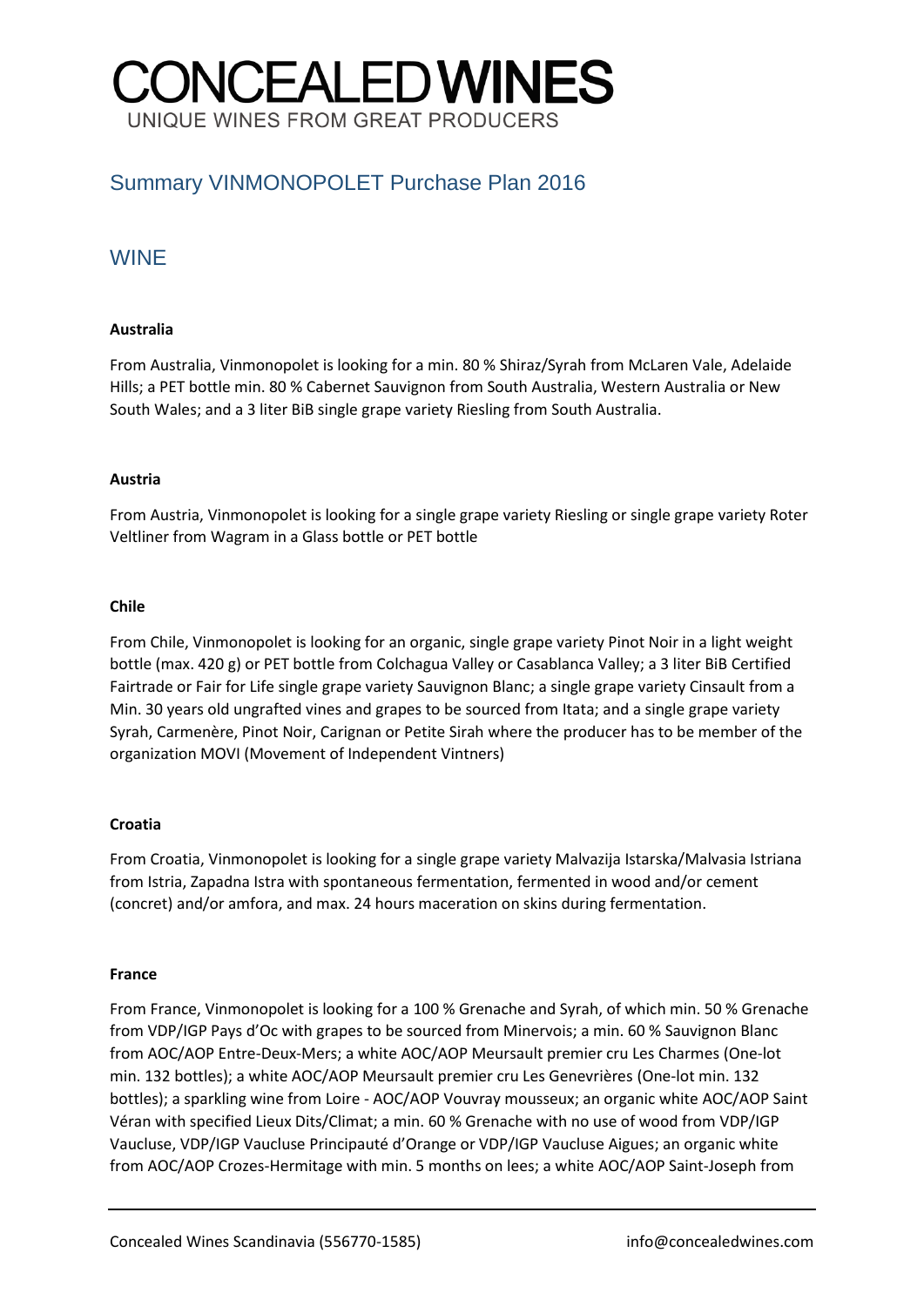## **CONCEALEDWINES** UNIQUE WINES FROM GREAT PRODUCERS

min. 20 year old vines, min. 50 % fermented in wood, and min. 6 months on lees; a white AOC/AOP Saint-Péray from min. 20 year old vines, min. 85 % fermented in wood and min. 9 months on lees; a red AOC/AOP Saint-Émilion from Château Magdelaine (One-lot min. 1200 bottle); a white AOC/AOP Sancerre with grapes sourced from les Culs de Beaujeu; a white AOC/AOP Sancerre with grapes to be sourced from la Côte des Monts Damnés; a white PET bottle from AOC/AOP Côteaux du Giennois; a single grape variety Gamay with no influence of wood from AOC/AOP Côte Roannaise or AOC/AOP Chateaumeillant (If one-lot, min. 1200 bottles); an unfiltered min. 80 % Gamay from AOC/AOP Mâcon (If one-lot, min. 780 bottles); an organic sparkling AOC/AOP Crémant d'Alsace rosé; a single grape variety Gamay from AOC/AOP Touraine; a red AOC/AOP Morgon from Côte du Py from min. 40 year old vines and min. 6 months ageing in wood; a champagne from AOC/AOP Champagne premier cru with min. 50 % of the grapes to be sourced from the municipalities Ecueil, Villiers-aux-Noeuds and/or Chamery. Only from producers with geographical adress in one of the specified municipalities; and an organic, unfiltered, single grape variety Gamay from Loire with grapes sourced from Anjou or Touraine (If one-lot, min. 780 bottles)

### **Germany**

From Germany, Vinmonopolet is looking for a single grape variety Riesling with no influence of botrytis in Pfalz only from the following single vineyards: Michelsberg, Herrenberg i Durckheim; Fuchsmantel, Gerümpel in Wachenheim; Mäushöhle, Paradiesgarten in Deidesheim; Reiterpfad in Ruppertsberg and the producer has to be member of VDP or be on the list of Spitzentalent VDP; a single grape variety Riesling of Kabinett Trocken or Ortswein trocken from Würzburg or Thüngersheim; a single grape variety Sauvignon Blanc from Pfalz with grapes sourced from Laumersheim, Deidesheim, Kallstadt, Forst and/or Ruppertsberg

### **Greece**

From Greece, Vinmonopolet is looking for a red wine from Peloponnes, DOP Nemea where the grapes are sourced from vineyards situated min. 350 above sea level and matured min. 12 months in wood.

#### **Hungary**

From Hungary, Vinmonopolet is looking for a 50 cl white wine from Tokaj, Tokaji Száraz Szamorodni which has been completely or partially matured under flor.

### **Italy**

From Italy, Vinmonopolet is looking for a white wine from Marche, DOC/DOP Verdicchio di Matelica; an organic red wine from Marche, DOC/DOP Rosso Piceno superior; an organic red 3 liter BiB from Marche, DOC/DOP Rosso Piceno; an organic red wine from Basilicata, DOC/DOP Aglianico del Vulture with no or discreet wood influence; an organic or in conversion to organic for the vintage in question single grape variety Aglianico from Campania, DOC/DOP Sannio Aglianico (sub appellation included), or DOCG Aglianico del Taburno (If DOCG Aglianico del Taburno: grapes to be sourced from the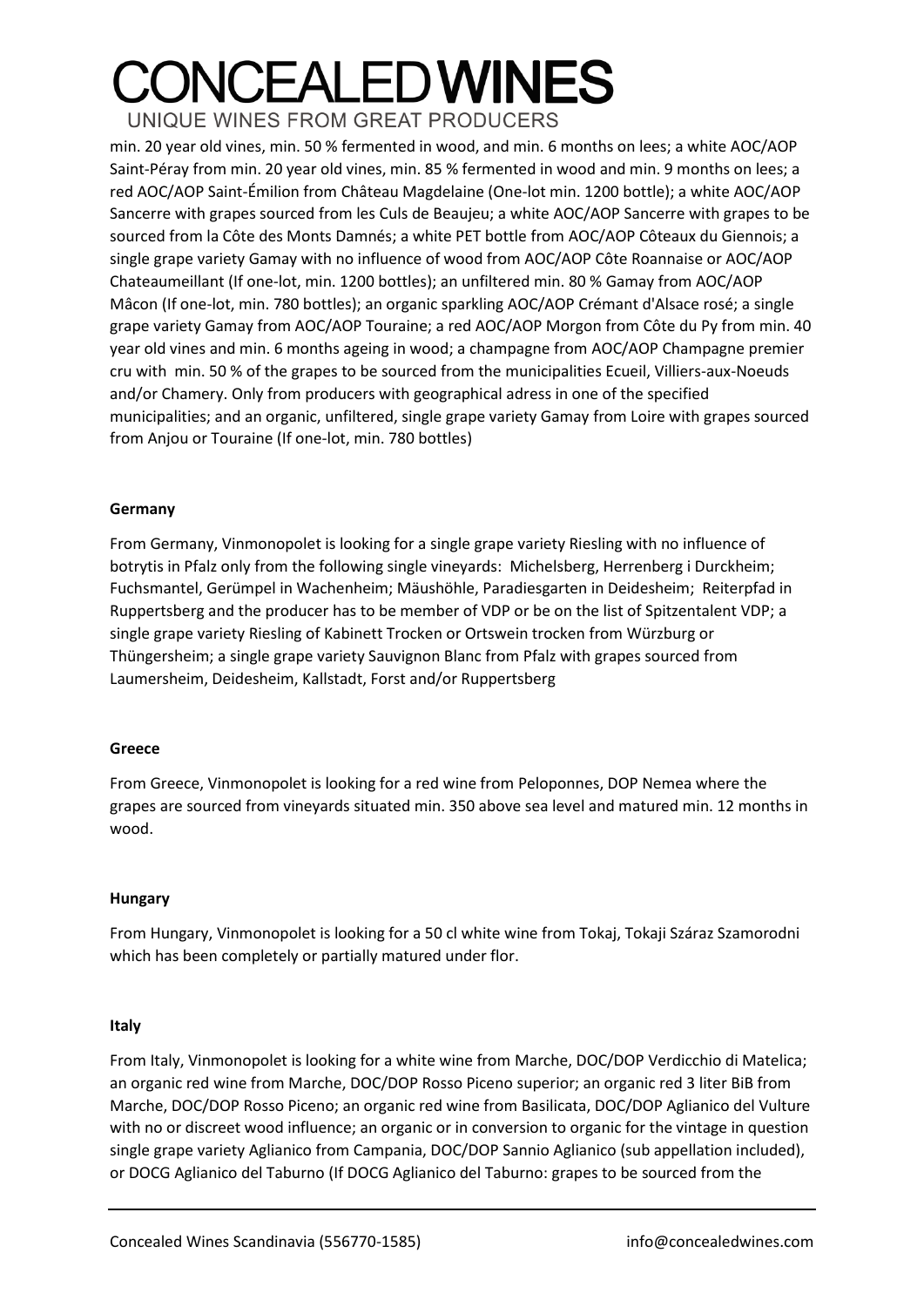# **ONCEALED WINES** UNIQUE WINES FROM GREAT PRODUCERS

municipalities Paupisi, Ponte or Torrecuso); a red wine from Campania, DOCG Taurasi or DOCG Taurasi Riserva where grapes are sourced from municipalities Castelfranci, Castelvetere sur Calore, Fontanarosa, Lapio, Montefredane, Montemarano, Montemileto, Paternopoli and/or Taurasi; a min. 80 % Chardonnay sparkling wine from Lombardia, DOCG Franciacorta which has been completely or partially fermented in wood and min. 30 months ageing on lees in bottle; a red wine from Sicily, DOC/DOP Vittoria Frappato with no or discreet wood influence; an organic or in conversion to organic for the vintage in question, and/or member of FIVI single grape variety Aglianico IGT/IGP from Campania.

### **New Zealand**

From New Zealand, Vinmonopolet is looking for a rosé 1.5 liter Bib based on min. 50 % Pinot Noir; a single grape variety Sauvignon Blanc from Marlborough, Awatere; and a single grape variety Sauvignon Blanc from Marlborough with min. 50 % of the wine to be fermented in wood and Min. 6 months ageing on lees.

### **Portugal**

From Portugal, Vinmonopolet is looking for red wine based on min. two of the grape varieties Tinta Roriz, Touriga Franca, Tinta Barroca, Touriga Nacional and only "A" graded grapes (grape certification from producer to be attached to the written offer) and no influence of wood from DOC/DOP Douro.

### **South Africa**

From South Africa, Vinmonopolet is looking for a red wine based on min. three of the following grape varieties: Cabernet Sauvignon, Cabernet Franc, Petit Verdot, Merlot, Malbec or Tannat and min. 6 months ageing in wood from WO Franschhoek (One-lot min. 720 bottles).

#### **Spain**

From Spain, Vinmonopolet is looking for a simultaneous launch of both bottle and BiB for a red wine based on 100 % Garnacha Tinta/Lledoner and/or Cariñena/Samsò with grapes to be sourced from Empordà and only from producers with a geographical adress in Empordà from DO Empordà (75 cl bottle) and DO Catalonia (300 cl BiB); an organic cava reserva or gran reserve with Pinot Noir and/or Chardonnay to be part of the grape mix from DO Penedès Mètode Tradicional or DO Cava from min. 30 year old vines and that has been aged on lees for min. 36 months; and a rosé from DOCa Rioja which has been fermented in wood.

#### **USA**

From USA, Vinmonopolet is looking for a single grape variety Chardonnay from AVA Lodi, AVA Clarksburg, AVA San Francisco Bay or AVA Monterey (sub appellations included) where the producer has to be certified Lodi Rules or Certified California Sustainable Winegrowing Participants, a single